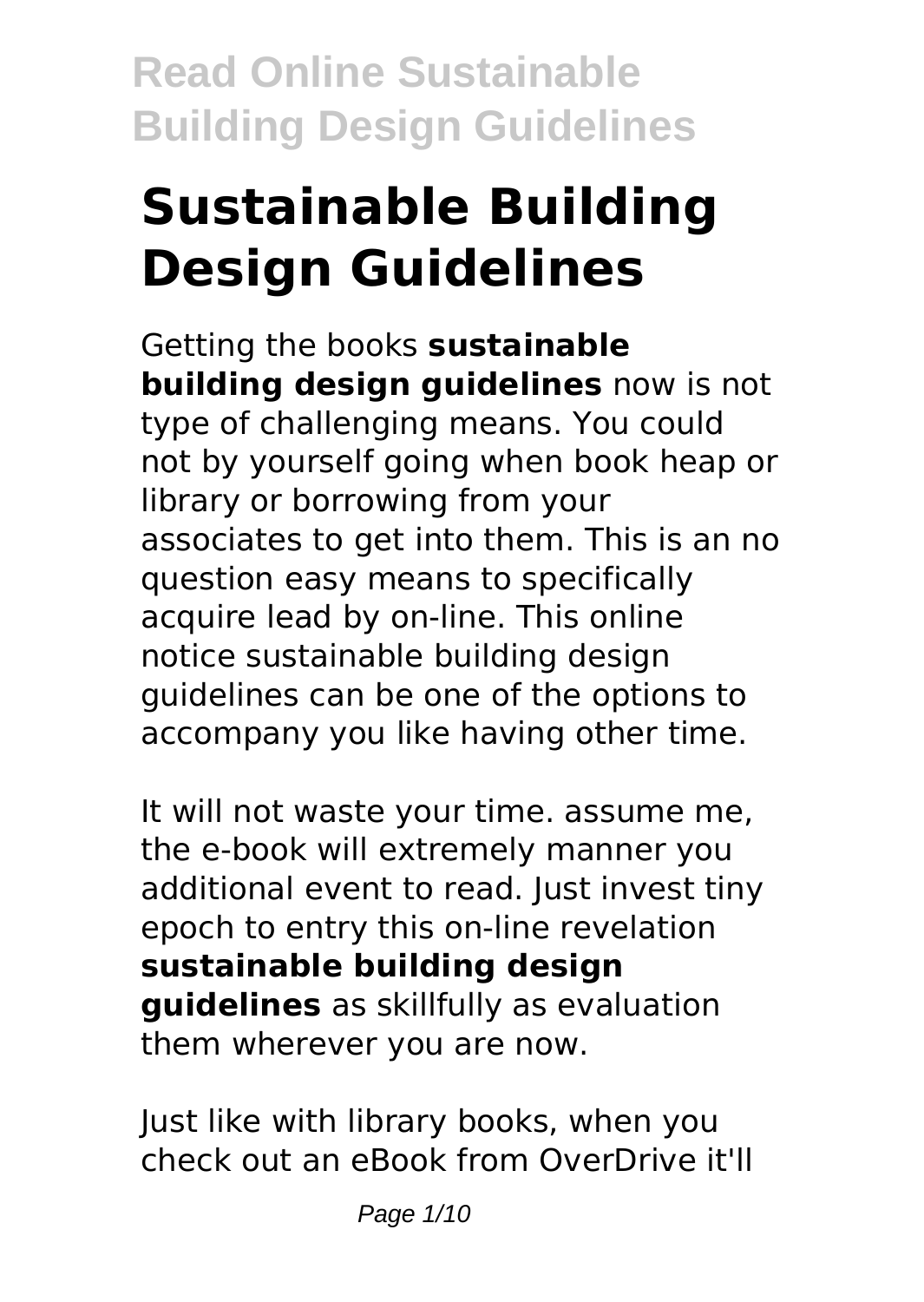only be loaned to you for a few weeks before being automatically taken off your Kindle. You can also borrow books through their mobile app called Libby.

### **Sustainable Building Design Guidelines**

Sustainable design principles include the ability to: optimize site potential; minimize non-renewable energy consumption; use environmentally preferable products; protect and conserve water; enhance indoor environmental quality; and optimize operational and maintenance practices.

# **Sustainable Design | GSA**

Originally launched in 2007, the Sustainable Building Guidelines (formerly called the Sustainable Design Project Manual) were primarily based on the US Green Building Council's (USGBC) Leadership in Energy & Environmental Design (LEED) Rating System (version 2.1).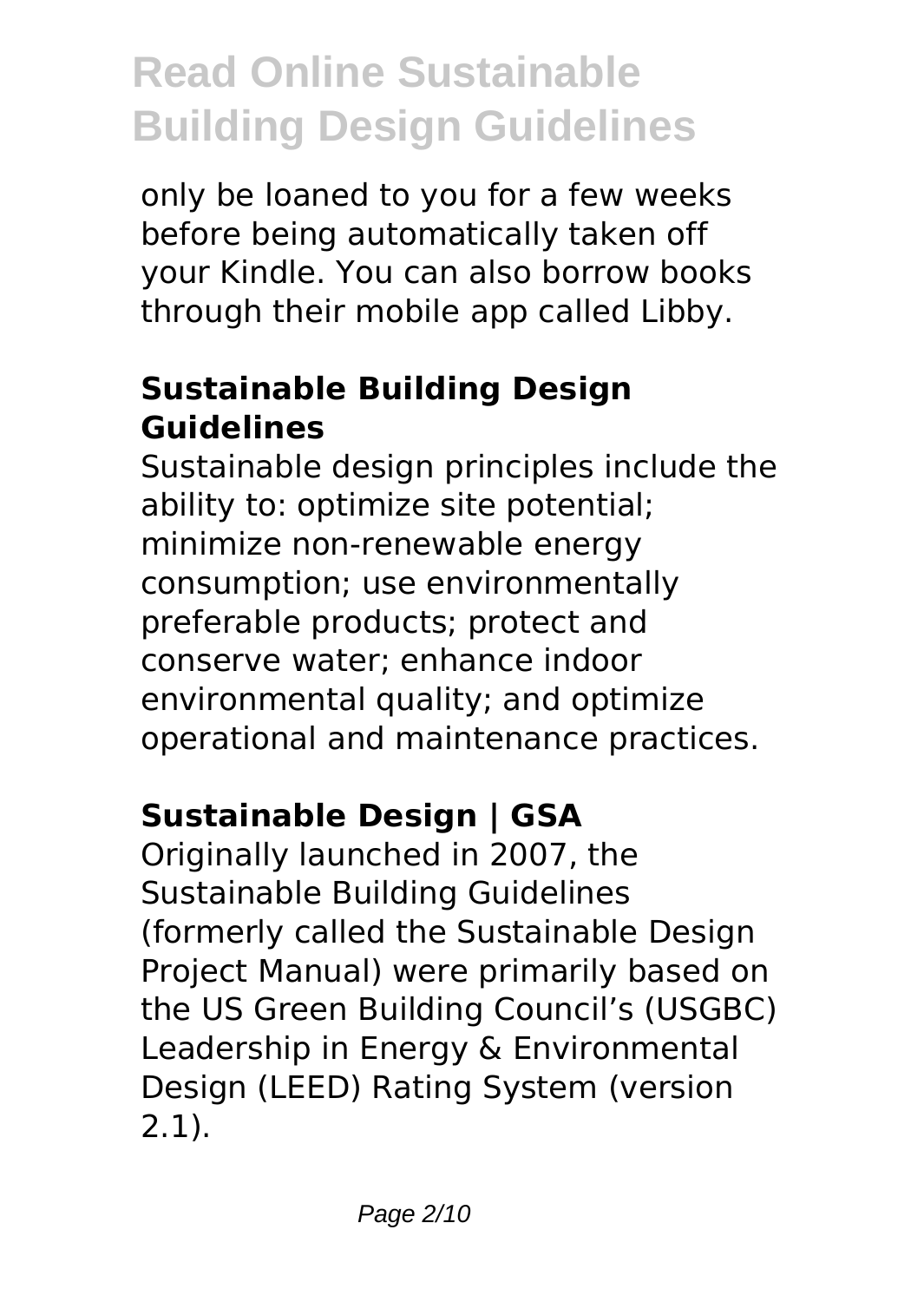# **Sustainable Building Guidelines Part I**

The Sustainable Infrastructure Guidelines are used for projects outside the building envelope. It aims to optimize infrastructure project design through sustainable engineering practice, with the goal of cost savings, extending the lifecycle of a project and in some cases a reduction in operational costs.

#### **Sustainable Infrastructure Guidelines**

A model code that contains minimum requirements for increasing the environmental and health performance of buildings, sites and structures. Generally, it applies to the design and construction of all types of buildings except single-family homes, multi-family homes with 3 or fewer stories, and modular and mobile homes.

# **Green Building Standards | Smart Growth | US EPA**

Page 3/10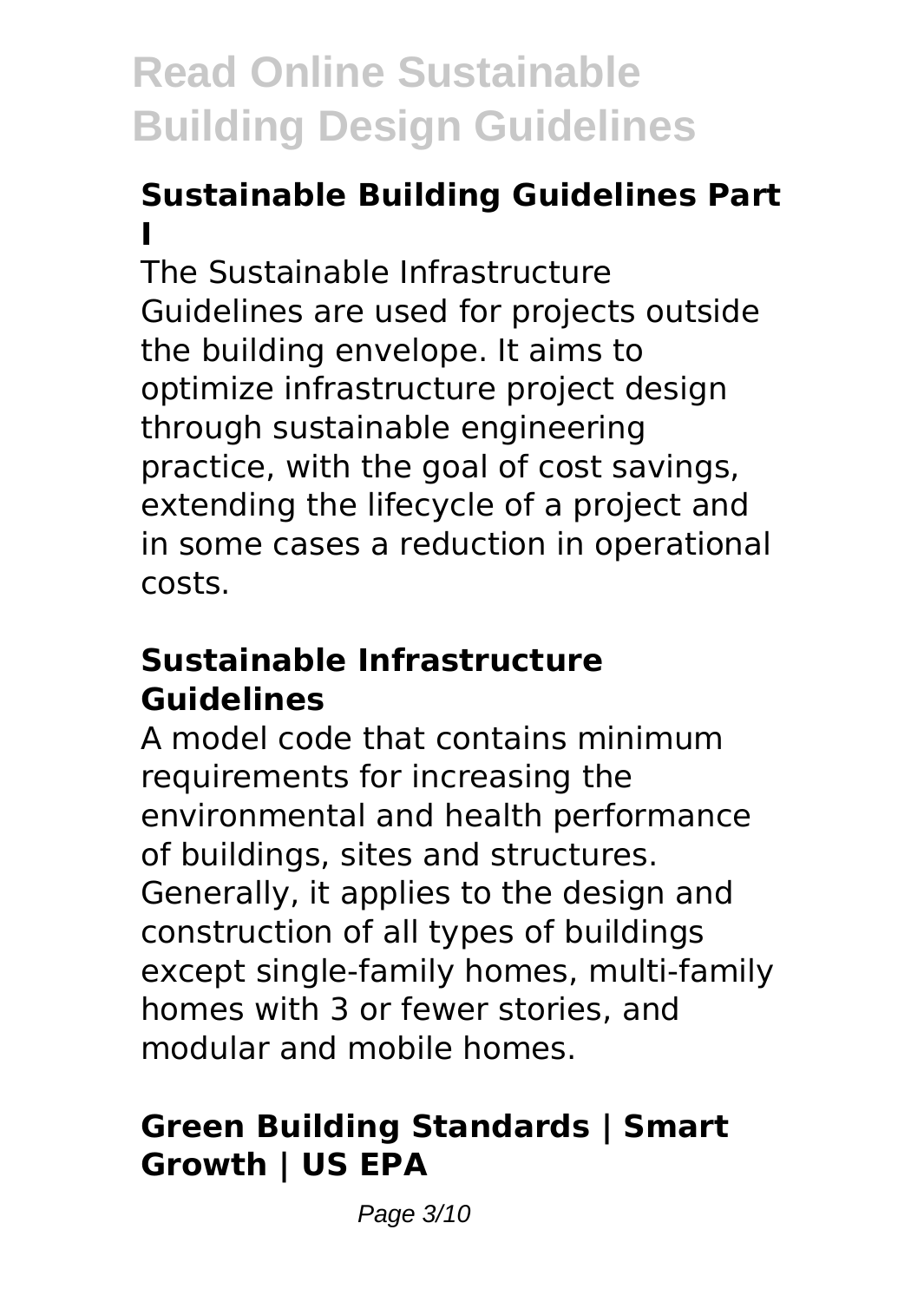Get Free Sustainable Building Design Guidelines obligation nor order. It is the referred wedding album that will not make you character disappointed. We know and reach that sometimes books will create you feel bored. Yeah, spending many become old to singlehandedly edit will precisely make it true. However, there

### **Sustainable Building Design Guidelines**

Enhance Indoor Environmental Quality (IEQ) The indoor environmental quality (IEQ) of a building has a significant impact... Optimize Operational and Maintenance Practices Consideration of a building's operating and maintenance issues during the...

## **Sustainable | WBDG - Whole Building Design Guide**

Sustainable Building Certification Standards For all new construction and renovation projects, the College requires compliance with Swarthmore's Design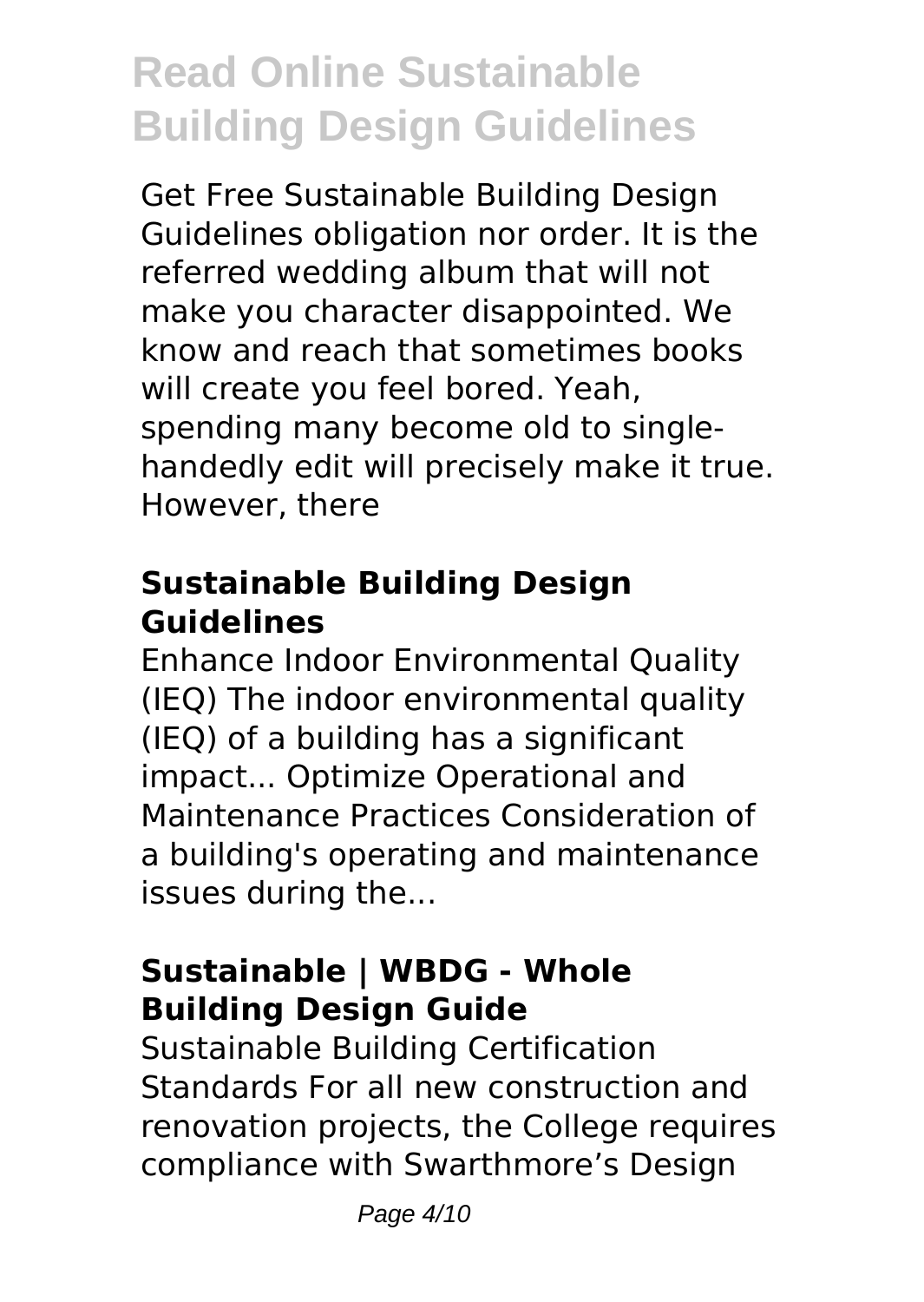Standards and Guidelines and the accompanying Environmental Sustainability Framework.

### **Sustainable Building :: Sustainability :: Swarthmore College**

The Building Design Guidelines for the City of Naperville, Illinois were prepared through the help of many citizens, ... visually appealing buildings. Sustainable Design describes techniques and technologies that can be utilized to reduce the use of non-renewable resources, minimize environmental impact, and ...

## **Building Design Guidelines FINAL - Naperville**

Green building codes continue to be developed and adopted in the U.S. and abroad that seek to push the standard of building design and construction to new levels of sustainability and performance. Codes come in two basic formats: prescriptiveand performance, with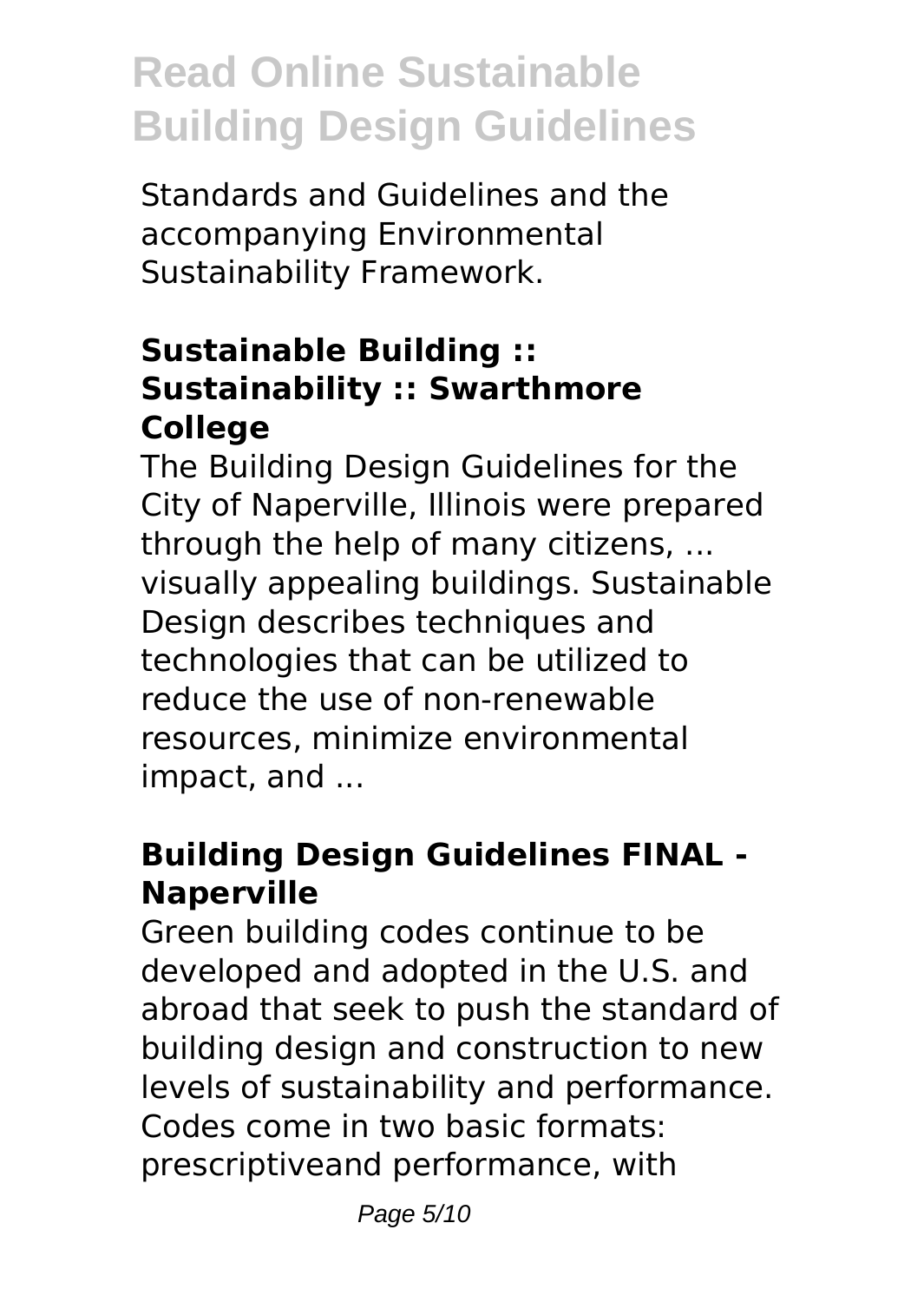outcome-basedbecoming a developing third option.

#### **Green Building Standards and Certification Systems | WBDG ...**

guidelines are the Sustainable Building Design Guidelines (SBD Guidelines) referred to in Practice Note for Authorized Persons, Registered Structural Engineers and Registered Geotechnical Engineers (PNAP) APP-151, the compliance with which the Building Authority (BA) will take into account, where applicable, as a prerequisite in -

#### **Practice Note for Authorized ... - Buildings Department**

Council requirement for building design to achieve sustainable outcomes that are in and above the requirements of the NCC are detailed below. 1. Energy Goals: To ensure that the building is designed to minimise the consumption of power. Comply with current building standard (National Construction Code) as a minimum.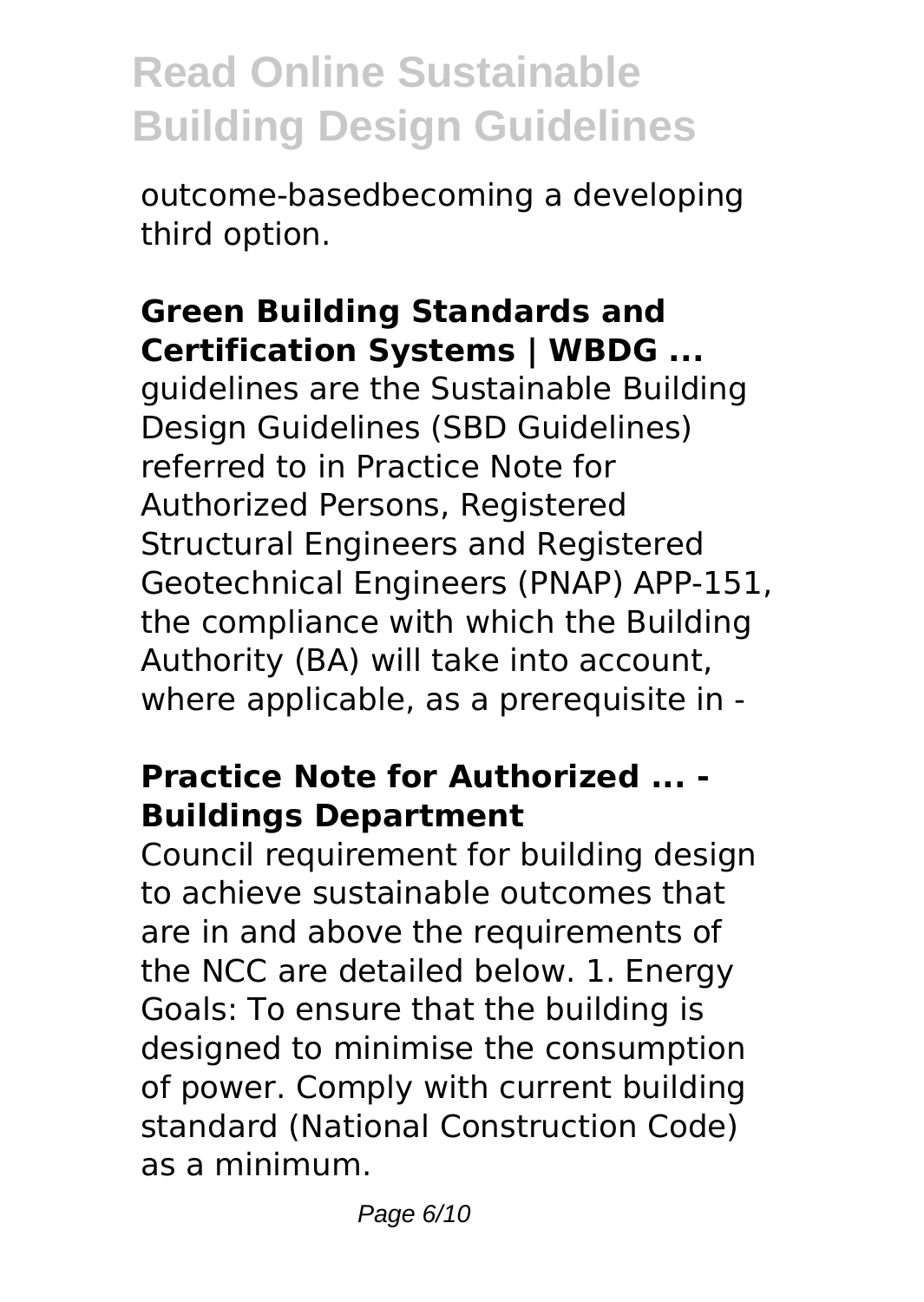#### **Draft Environmental Design Guidelines for Council ...**

Multiple-Building Types. Oakland Sustainable Design Guide. Based on the research conducted for the Minnesota Sustainable Design Guide. A guide through the building life cycle including a description of the process, ideas for strategies, example documents, and case studies. 2001.

#### **Sustainable Building Guidelines**

Smart Growth Guidelines for Sustainable Design and Development (2009) is a resource for communities that seek to locate, design, and develop housing particularly affordable housing — in a way that reduces household costs, improves residents' quality of life, and invests public resources more sustainably.

## **Smart Growth Guidelines for Sustainable Design and ...**

Design standards One of the better

Page 7/10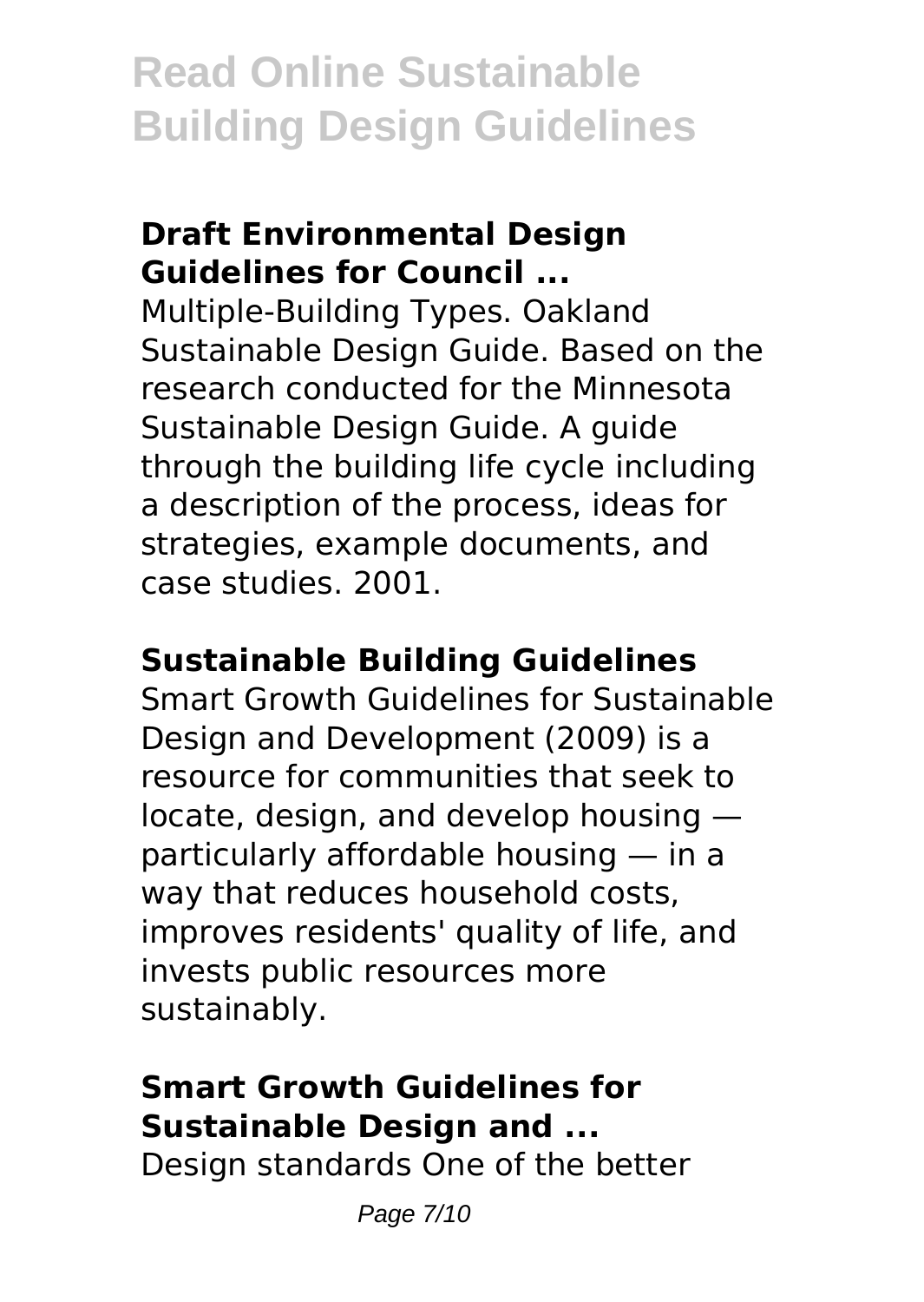known is the Leadership in Energy and Environmental Design (LEED) green building rating system, which uses a diverse group of hard measures of environmental quality and impacts to define a holistic approach to sustainable building and assign ratings to individual projects.

#### **Sustainable design standards - Wikipedia**

16B.325 SUSTAINABLE BUILDING GUIDELINES. The Department of Administration and the Department of Commerce, with the assistance of other agencies, shall develop sustainable building design guidelines for all new state buildings by January 15, 2003.

#### **Minnesota Sustainable Building Guidelines**

Sustainable or "green" building is the concept of using resources more efficiently while creating more energyefficient and sustainable homes, offices, schools and other buildings.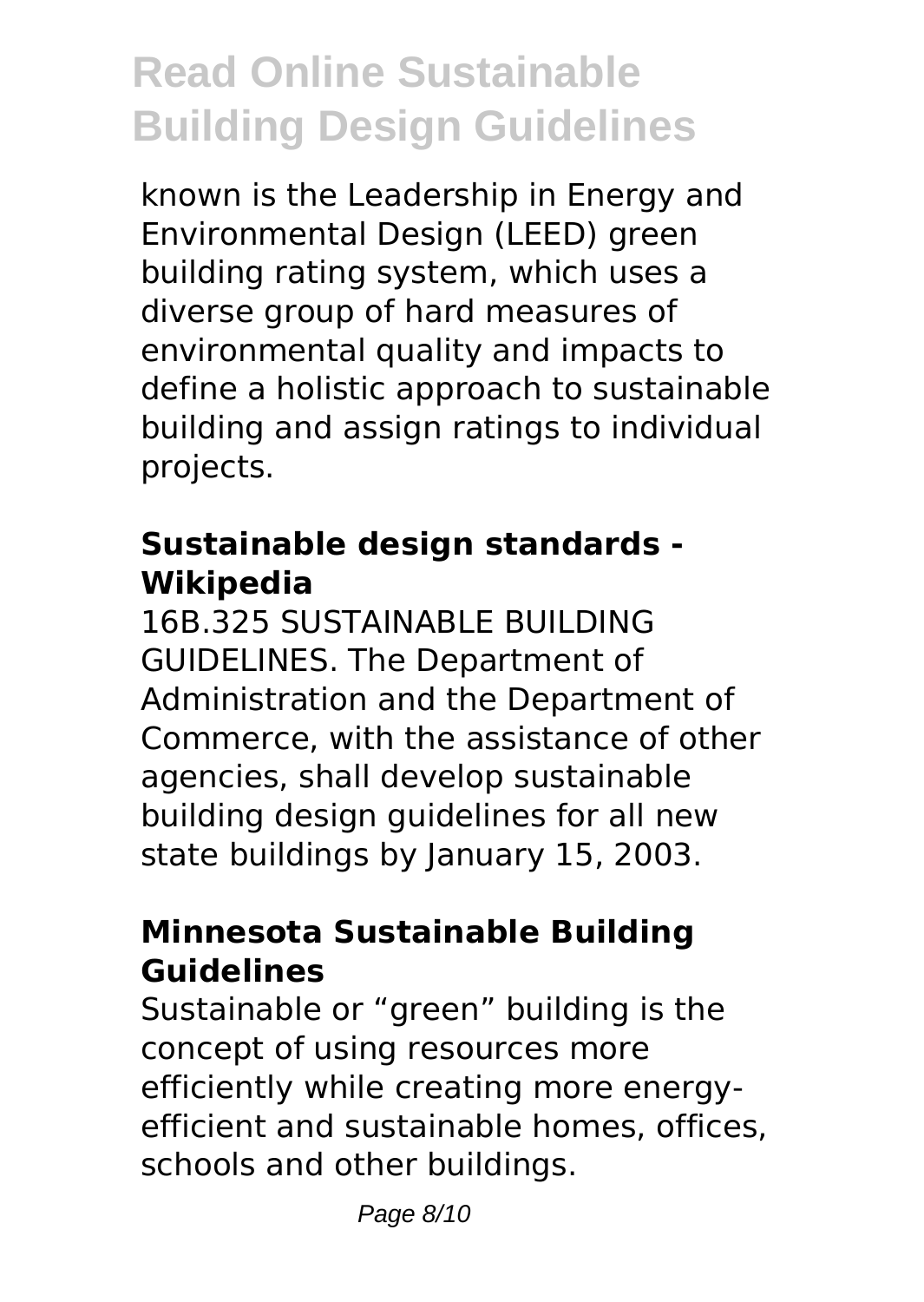#### **Standards & Codes That Guide Green Building Concepts ...**

Sustainable planning requires that equal consideration is given to the sociocultural effects of the building project. Besides integration into the urban and natural environments, consideration must also be given to those aspects that affect people, such as the design of the building and the preservation of historic buildings and monuments.

#### **Guideline for Sustainable Building iiSBE**

Sustainable Design Guide (MSDG). The two previous versions have been retired since the Minnesota Sustainable Building Guidelines Version 2.0 is more outcome oriented which reflects more fully the state of the art in sustainable building guidelines. If you want to continue to use the previous guides, access to them